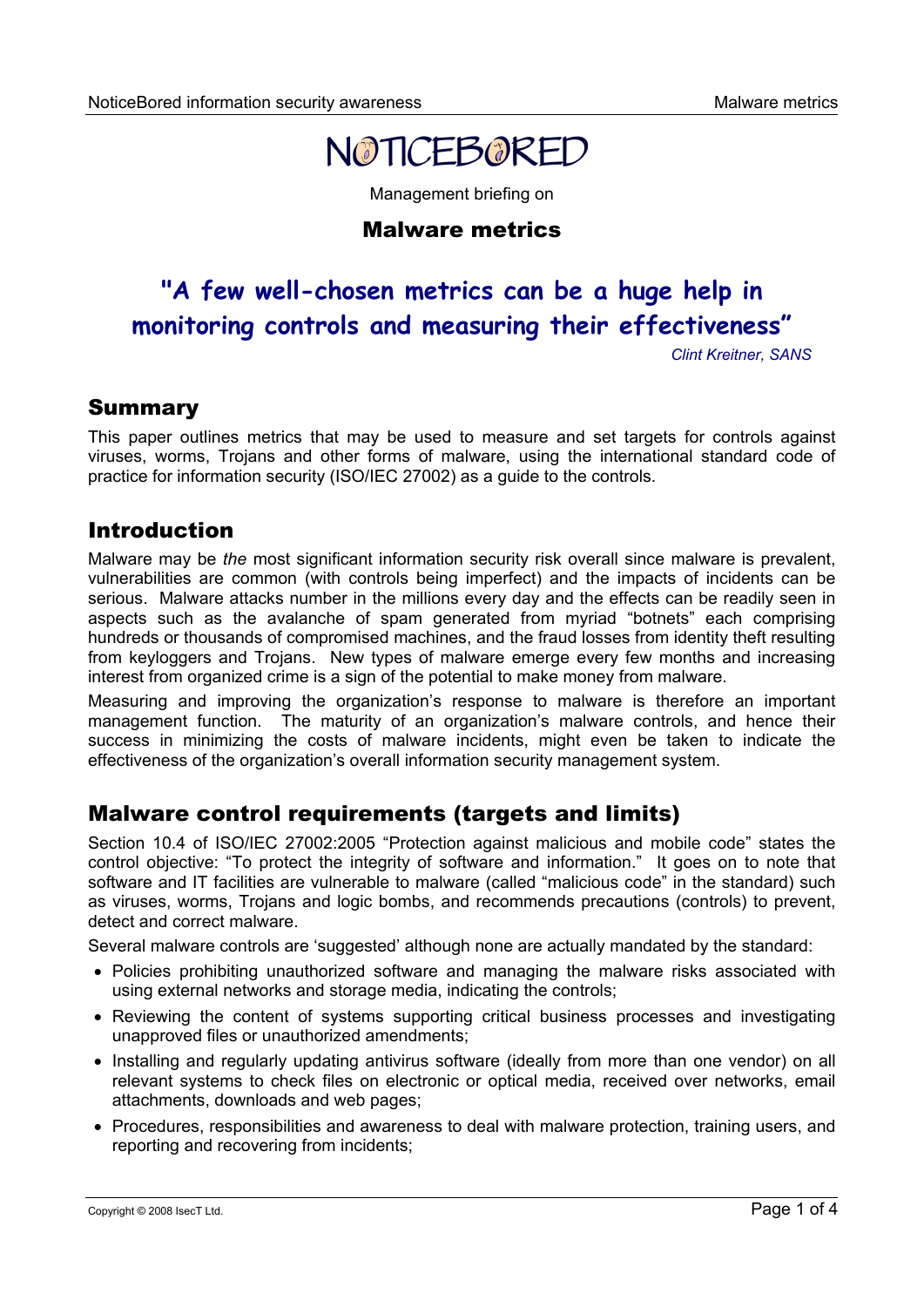- Preparing business continuity plans to handle malware incidents, including data and software back-up and recovery arrangements;
- Procedures to stay up to date with evolving malware risks;
- Procedures to verify malware warnings and avoid circulating hoaxes;
- Avoiding the introduction of malware during IT maintenance and emergency procedures.

The controls fall loosely into two categories:

- 1. Manual controls such as policies, procedures, responsibilities, awareness *etc*.
- 2. Technical controls, primarily antivirus software.

Metrics corresponding to these two categories will enable us to measure the controls. These and further metrics are described below.

In relation to malware targets and limits, stopping *all* malware incidents may seem like a laudable goal but it is practically impossible to achieve in practice due to severe disruption to business processes and the associated high cost of control. At the other end of the scale, insufficient investment in malware controls will lead to a significant number of avoidable incidents and costs. Management may therefore define targets for the maximum acceptable rate of malware incidents (such as "No more than 1 major and 5 minor malware incidents per calendar year") which will naturally suggest the associated metrics, provided 'major' and 'minor' and 'malware incidents' are reasonably well defined.

An economic target might state that "Malware control costs must be less than the costs of malware incidents", implying that both types of cost must be tracked, accumulated and reported. It is not easy in practice to determine all the costs associated with incidents although they may be estimated – the more accuracy that is demanded, the higher the costs incurred in measuring.

One issue affecting all malware targets and metrics is the variability of the rate and extent of malware incidents.

# Measuring and reporting on malware (metrics)

#### Manual control metrics

The presence or absence of policies, procedures, guidelines, awareness materials, training notes *etc*. is easy enough to measure but is a poor guide to the quality and suitability of the documentation, and an even worse guide to the level of compliance by employees. Awareness metrics may be worthwhile, measuring familiarity with and understanding of the malware risks and controls, while compliance may be assessed using self-assessment checklists and independent audits. 'Relative' metrics should also be considered *e.g*. "Are the malware policies, procedures *etc*. and the level of compliance better or worse this period than last?", with some explanation of the differences.

#### Technical control metrics

The 'coverage' of antivirus software (*i.e*. the proportion of relevant systems that are protected) may be interesting and not too difficult to measure. The currency of virus signature files *etc*. is probably worth tracking too: we would suggest measuring the 'update half-life' being the time from release of each new signature file to update half the population of systems, to de-emphasize the tail of systems which are not often on the network and hence are limited risks.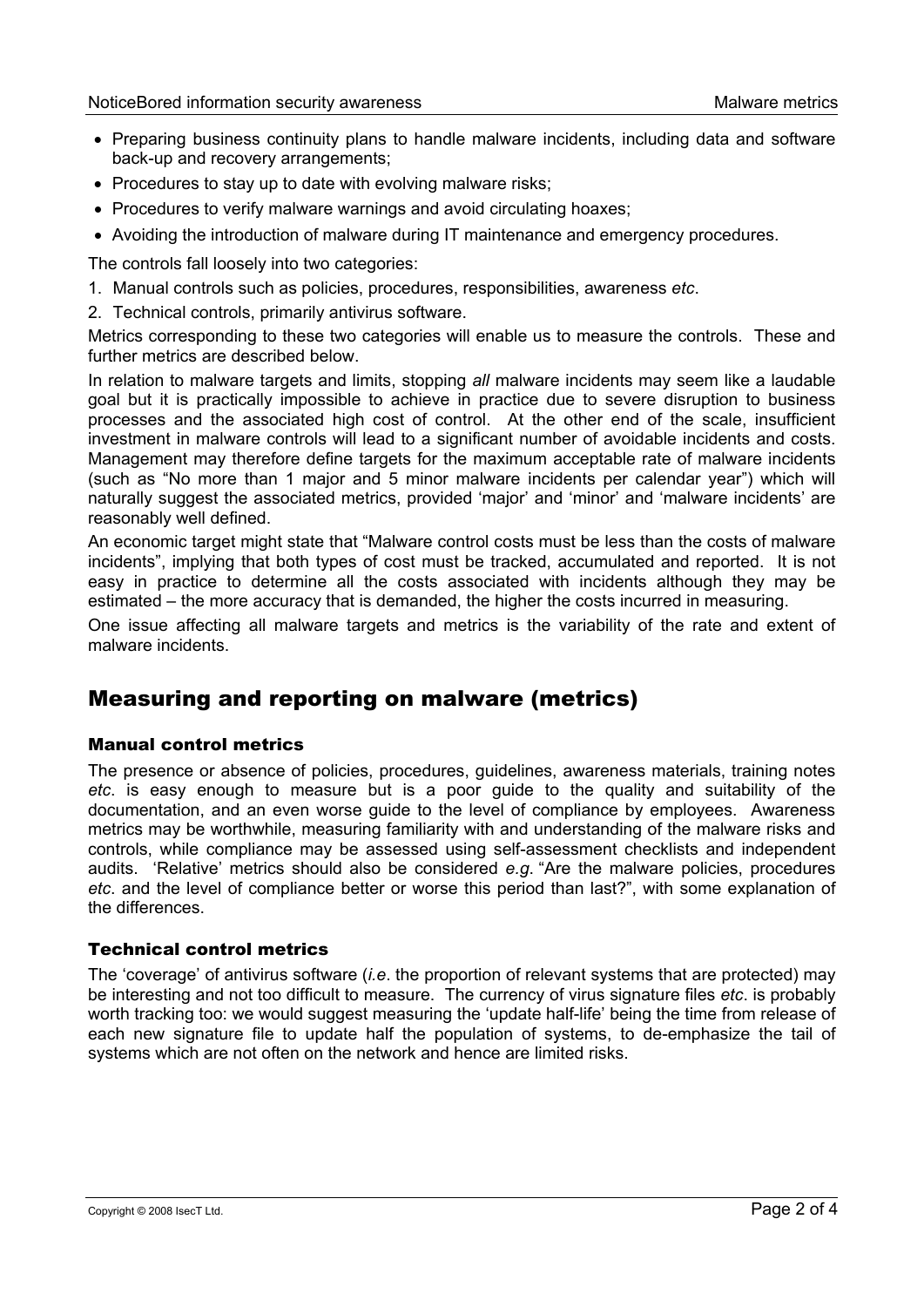#### Malware incident metrics

These are what most people tend to think of when asked about virus metrics, namely the number or rate of virus infections. Slightly more insight comes from comparing the number of infections against the number of viruses (and other forms of malware) detected and blocked, making the point that effective antivirus controls are preventing almost all malware attacks.

As noted above, the costs of malware controls and incidents may be measured and reported, provided suitable processes are implemented. Here are some of the cost elements to consider:

| <b>Control costs</b>                                                                                                                                                     | <b>Incident costs</b>                                                                                               |
|--------------------------------------------------------------------------------------------------------------------------------------------------------------------------|---------------------------------------------------------------------------------------------------------------------|
| • Man-days spent evaluating, implementing,<br>maintaining and operating antivirus software,<br>procedures etc., plus the associated training<br>and awareness activities | • Man-days spent investigating and resolving<br>incidents                                                           |
|                                                                                                                                                                          | • Lost productivity and consequential losses<br>while infected networks and systems are<br>disinfected and restored |
| • Antivirus software license charges                                                                                                                                     | • Other costs such as loss of/damage to data                                                                        |
| • Cost of the processing and storage overhead<br>caused by antivirus software                                                                                            | • Cost of reporting and discussing malware<br><i>incidents</i><br>(possibly)<br>including<br>external               |
| • Cost of measuring, reporting and discussing                                                                                                                            | reporting)                                                                                                          |
| malware metrics                                                                                                                                                          | • Intangible costs relating to loss of trust in the<br>IT systems                                                   |

#### 'Confidence' metrics

A rather different style of metric involves surveying people regarding their confidence in malware controls, for example:

How confident are you that our malware controls meet the business needs? Please mark the following percentage scale at the appropriate point, in your opinion.  $0\%$  and  $0\%$  50% construction of  $0\%$ |-----------------------------------------------------------------+--------------------------------------------------------------| Not at all. Not out the Not quite enough | Just about enough Absolutely! **Comments** *e.g*. what led you to this score? Have there been particular situations or

malware incidents that influenced your decision?

It is a simple matter to measure percentage values from each response and calculate the mean score. Provided enough survey forms are completed (ideally more than 30), the results should be statistically valid. The comments can provide useful feedback and quotations for use in management reports and other awareness materials.